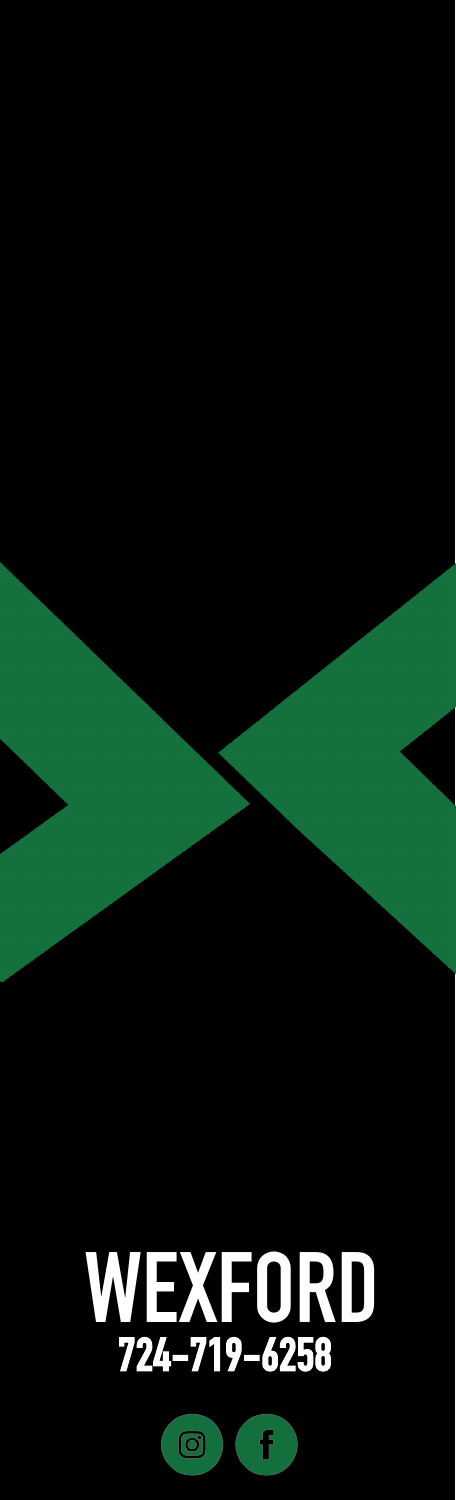**Welcome to X-Golf Wexford. We're happy to have you. Our venue is independently operated and ready to provide stellar services, events, lessons and competitions for all ages.**

## **TAKE LESSONS WITH A PGA PROFESSIONAL**

**See your stats improve in real-time when you combine accurate swing data with a hands-on lesson from a PGA Pro.**

### **TURN UP THE FUN ON EVENTS**

**With a full bar, tasty bites, sports lounge, courses and games for all ages and skill levels, X-Golf is the place to host corporate events, birthday parties and more.**

### **GET COMPETITIVE TRY OUR TOURNAMENTS AND X-LEAGUE**

**Ready to compete? X-Golf's year-round competitions and leagues have six figure prizes, paid trips and priceless fun.**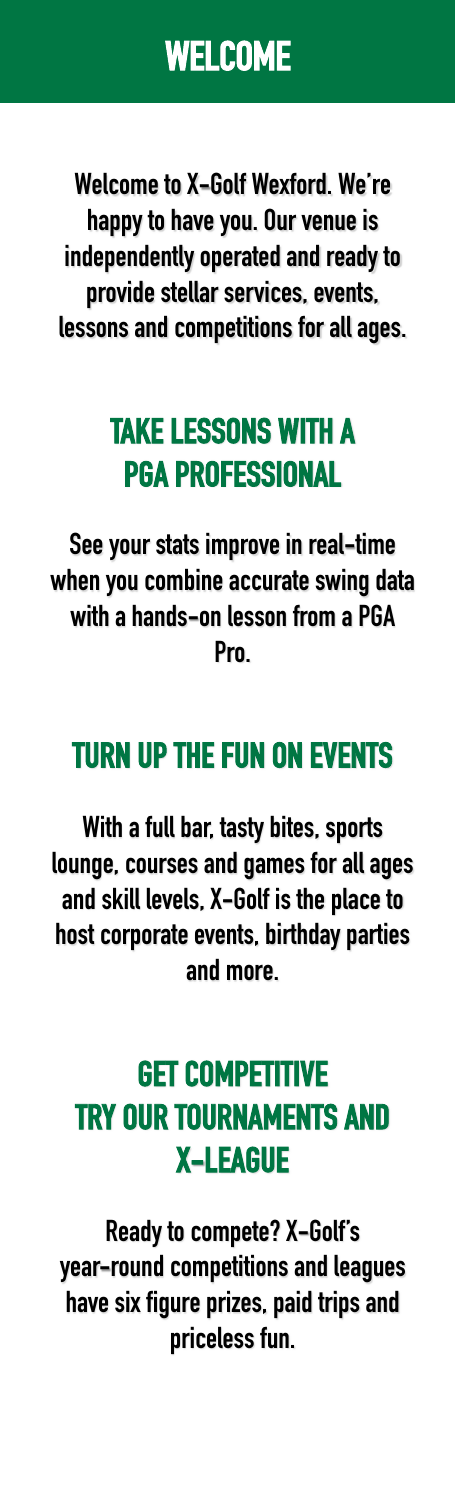## **AMERICAN/EUROPEAN YARDAGES**

|                                                     | <b>Yellow</b> | <b>Red</b> | <b>White</b> | <b>Blue</b> |
|-----------------------------------------------------|---------------|------------|--------------|-------------|
| <b>Bay Hill</b><br>Orlando, FL                      | 2915          | 4971       | 5968         | 6593        |
| <b>Bethpage Black</b><br>Farmingdale, NY            | 3160          | 6014       | 6764         | 7130        |
| Coeur d'Alene<br>Coeur d'Alene, ID                  | 2760          | 4780       | 5808         | 6339        |
| <b>Doral Golf Club</b><br>Farmingdale, NY           | 2919          | 5111       | 5940         | 6588        |
| <b>East Lake Golf Club</b><br>Atlanta, GA           | 3026          | 5396       | 6333         | 6818        |
| Georgia Golf Club<br>Augusta, GA                    | 2847          | 5140       | 6127         | 6451        |
| <b>Harbor Town</b><br><b>Hilton Head Island, SC</b> | 2974          | 5089       | 5987         | 6650        |
| <b>Hazeltine National</b><br>Chaska, FL             | 3055          | 5411       | 6182         | 6889        |
| <b>Innisbrook</b><br>Palm Harbor, FL                | 2996          | 5362       | 6340         | 6789        |
| <b>Kapalua</b><br>Maui. HI                          | 3106          | 5273       | 6315         | 7026        |
| <b>Oakmont C.C.</b><br><b>Oakmont, PA</b>           | 3117          | 5698       | 6513         | 7085        |
| <b>Pebble Beach</b><br>Pebble Beach, CA             | 2880          | 5212       | 5999         | 6485        |
| <b>PGA National</b><br><b>West Palm Beach, FL</b>   | 2929          | 4932       | 6162         | 6634        |
| <b>Princeville</b><br>Kauai. HI                     | 2821          | 5383       | 5987         | 6411        |
| <b>Spanish Bay</b><br>Pebble Beach, CA              | 2849          | 5160       | 5777         | 6513        |
| <b>Spyglass Hill</b><br>Pebble Beach. CA            | 2849          | 5320       | 5949         | 6559        |
| <b>Turtle Bay</b><br>Kahuka. HI                     | 5574          | 6225       | 6795         | 7218        |
| <b>The Old Course</b><br><b>St. Andrews, UK</b>     | 3999          | 6138       | 7089         | 7395        |

## **AUSTRALIAN YARDAGES**

|                               | Yellow | <b>Red</b> | <b>White</b> | <b>Blue</b> |
|-------------------------------|--------|------------|--------------|-------------|
| <b>Kingston</b>               | 3045   | 5798       | 6499         | 6808        |
| <b>Metropolitan Golf Club</b> | 2990   | 5770       | 6244         | 6471        |
| <b>Royal Pines Resort</b>     | 3031   | 5579       | 6390         | 6790        |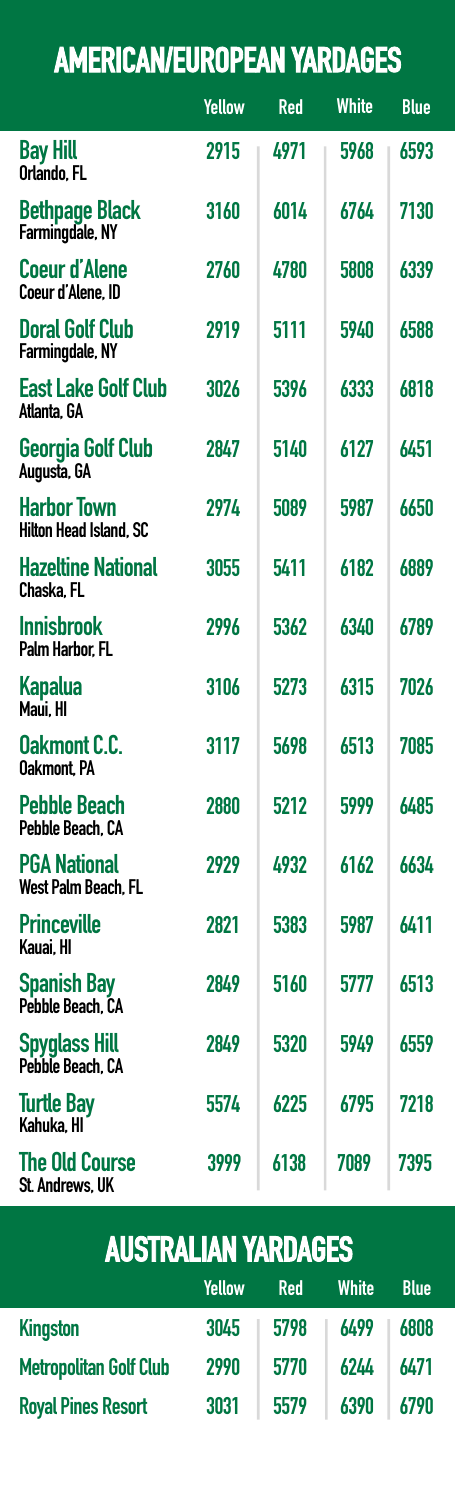| <b>FRANCE YARDAGE</b>           |               |            |              |             |
|---------------------------------|---------------|------------|--------------|-------------|
|                                 | <b>Yellow</b> | <b>Red</b> | <b>White</b> | <b>Blue</b> |
| <b>Evian Golf Club</b>          | 2852          | 4656       | 5818         | 6364        |
| <b>JAPANESE/KOREAN YARDAGES</b> | <b>Yellow</b> | Red        | <b>White</b> | <b>Blue</b> |
| <b>Anegasaki East</b>           | 2842          | 5535       | 6187         | 6632        |
| <b>Anegasaki West</b>           | 2922          | 5510       | 6186         | 6624        |
| <b>Asiana Country Club</b>      | 2770          | 5011       | 5969         | 6462        |
| <b>Hwa San</b>                  | 2949          | 5238       | 6118         | 6628        |
| <b>Interburgo Country Club</b>  | 3041          | 5449       | 6312         | 6858        |
| J Golf Kasumiguara              | 2967          | 5326       | 6121         | 6690        |
| <b>Japan Memorial</b>           | 2981          | 5021       | 5972         | 6700        |
| Ji-San                          | 3213          | 5830       | 6687         | 7255        |
| <b>Kawana Hotel Fuji</b>        | 2914          | 5334       | 5943         | 6575        |
| <b>Lakewood</b>                 | 2724          | 5312       | 5790         | 6142        |
| <b>Manua Ocean</b>              | 2715          | 4731       | 5693         | 6141        |
| <b>Montivert</b>                | 2945          | 5071       | 6059         | 6606        |
| Muji                            | 2746          | 4753       | 5731         | 6170        |
| 0ra                             | 2998          | 5387       | 6181         | 6763        |
| <b>Pine Beach</b>               | 2948          | 5012       | 6047         | 6653        |
| <b>Pristine Valley</b>          | 2902          | 5196       | 6039         | 6540        |
| <b>Seo Soul</b>                 | 2774          | 5022       | 5771         | 6235        |
| <b>Silk River</b>               | 2948          | 5139       | 6020         | 6642        |
| <b>Sky 72 Hanul</b>             | 2947          | 5023       | 6179         | 6743        |
| <b>X-GOLF YARDAGES</b><br>V.II  |               |            |              |             |

|                             | <b>Yellow</b> | <b>Red</b> | <b>White</b> | <b>Blue</b> |
|-----------------------------|---------------|------------|--------------|-------------|
| <b>California Golf Club</b> | 2879          | 5134       | 5978         | 6491        |
| <b>X-Golf Country Club</b>  | 2990          | 5570       | 6244         | 6741        |
| <b>Pirate's Island</b>      | 4342          | 4342       | 4841         | 5314        |
| Selection Key               |               |            |              |             |

| YELLOW:      | Shortest tees, great for juniors and ladies<br>new to the game  |
|--------------|-----------------------------------------------------------------|
| <b>RED:</b>  | Traditional women's tee, also a good<br>option for some seniors |
| WHITE:       | Standard tee for most adult men, call it our<br>member's tee    |
| <b>BLUE:</b> | Expert tees for the longest hitters                             |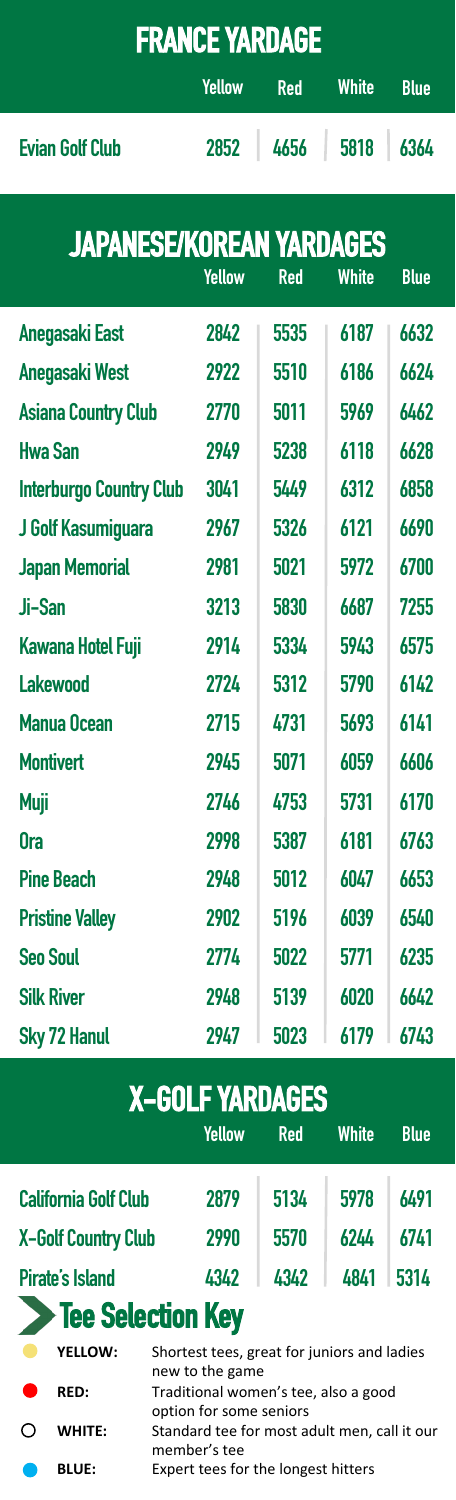### **GAME OPTIONS**

### **STROKE**

**Play up to 6 people at a time and rank will be decided based on the final score.**

### **ALTERNATE SHOT**

**Play in teams of 2 or 3. Teammates alternate shots on the same ball until the hole is completed.**

#### **SCRAMBLE**

**Teams of 2, 3 or 4 each hit a shot. The best shot is selected, the players then each hit a shot from that position. Play is continued until the ball is holed.**

#### **SKINS**

**Stroke play but the player with the lowest score wins the "skin" for that hole.**

### **PAR 3 GAME.**

**Turn any course into a Par 3 course and rank is decided on the final score.**

#### **BEST BALL**

**Teams play their individual ball for the duration of the game. The best score of the team on each hole is the team's score.**

### **KNOW YOUR NUMBERS**

**DISTANCE: Total distance the ball traveled.**

**CARRY: The distance the ball traveled in the air before it landed.**

**BALL SPEED: The speed the ball traveled. This is created by club speed and impact. The faster the club speed and centeredness of the hit are the two main determining factors that will dictate ball speed.**

**BALL DIRECTION: This is the angle between the target line and ball path at launch. If you see "0" then your ball is traveling directly along the target line at launch.**

**LAUNCH ANGLE: The angle between the ball path and ground at launch. Swing speed and club selection will impact the launch angle as well as the angle of attack. For example, the average driver launch angle on the PGA Tour is 11.2 degrees.**

**BACK SPIN: The rate of backwards spin rotation on the ball immediately after impact. Typically, the more lofted the club, the more spin generated.** 

**SIDE SPIN: The rate of side spin on the ball. Depending on the amount of degree will dictate a draw or fade.**

**IMPACT ANGLE: This is the direction the club is heading at impact. positive numbers indicate "in-to-out" for righty's but negative numbers indicate "in-to-out" for lefty's.**

**PEAK VERT: Maximum height the ball reached during its flight.**

**PEAK HORIZ: This measures how far the ball traveled before it reached its maximum height.**

**SEP. DIST: How far from the target line the shot finished.**

**HEAD SPEED: The rate of speed of your club head at impact.** 

**SMASH FACTOR: The ratio between club speed and ball speed. It is calculated by dividing ball speed by club head speed. Smash factor is an indicator of how efficiently energy is transferred from the club head to the ball. There is an optimal smash factor for each club, ranging from a driver at 1.50 to a pitching wedge at 1.25.**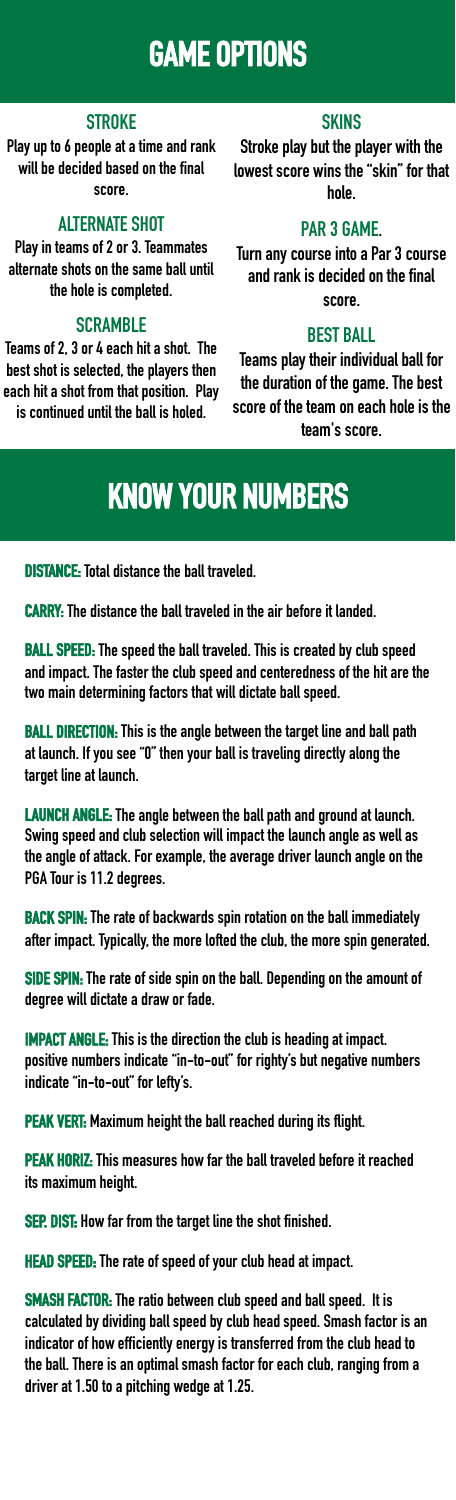## **DRAFT BEER**

**Bell's Two Hearted Guinness Miller Lite Samuel Adams Yuengling Links Brewing Co.**

### **Ask about our rotating taps**

## **BOTTLES/CANS**

**Amstel Light Bud Light Coors Light Corona Fat Head's I.C. Light Labatt Blue Light Links Brewing Full Pint**

**Michelob Ultra Miller High Life Miller Lite Sierra Nevada Stateside Seltzer Victory Sour Monkey White Claw Yuengling Flight**

## **CURRENT BEER SELECTION**



## **BUCKETS AVAILABLE**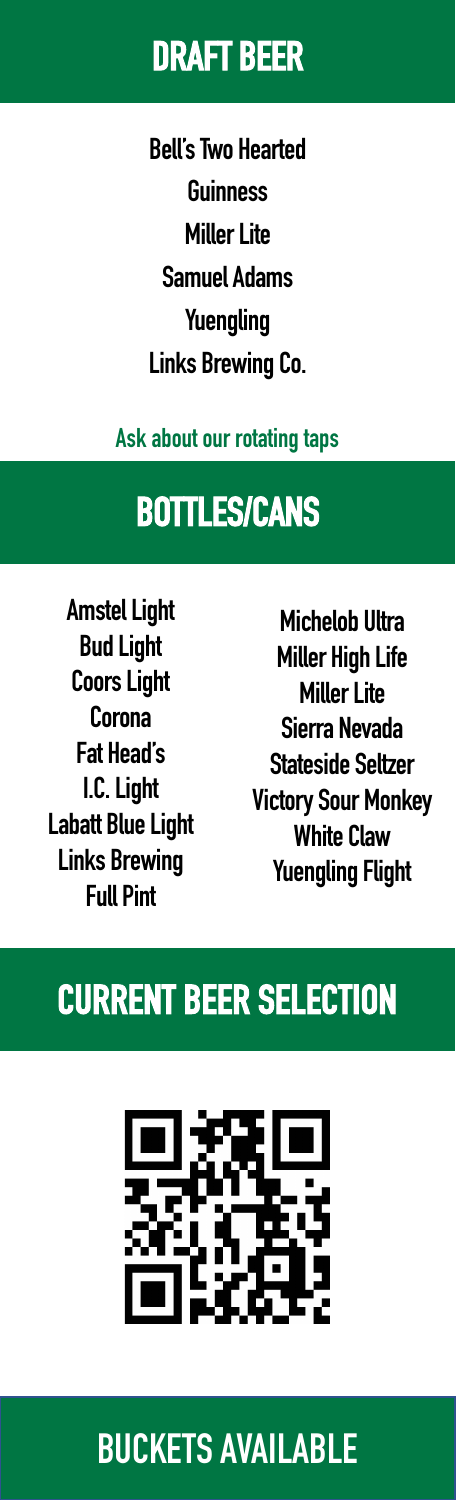## **COCKTAILS**

### **TRANSFUSION**

**A golf course staple with vodka, ginger ale and grape juice**

**ISLAND GREEN A Long Island iced tea the color of our well manicured greens**

**SUNDAY RED Gin, pineapple, splash of grenadine**

**JOHN DALY Think Arnie but a little rougher**

**RORY Jameson, Bailey's and coffee**

### **BLOODY MARY**

**A great jumpstart for those early morning rounds**

### **MASTER'S MULE**

**Steal our mug and get tossed from the course**

### **MINT MOJITO**

**A mix of rum and Owen's Mint Cucumber Lime never disappoints**

### **SANDY**

**Nice up and down. Tequila, cranberry, orange, pineapple juice**

### **MARGARITA**

**If you need to loosen up, tequila is key. Tequila, Owens 100% Real Agave Margarita Mix and lime**

### **COLORADO BULLDOG**

**The secret breakfast dink of Major Champions. Vodka, Kahlua, Milk and Coke**

## **WINES**

### **Robert Mondavi Private Selection Cabernet Kendall Jackson Chardonnay**

## **SPIRITS**

### **VODKA**

**Tito's Stateside Grey Goose**

### **RUM**

**Bacardi Captain Morgan Malibu**

**GIN Tanqueray Bombay Sapphire**

### **TEQUILA**

**Exotico Teramana Casamigos Blanco Cincoro Reposado Patron 1942**

### **SCOTCH**

**Dewar's Johnnie Black Glenlivet 14**

### **WHISKEY**

**Crown Royal Bushmills Jameson's Jack Daniels**

## **BOURBON**

**Angel's Envy Basil Hayden's Blanton's Bradshaw Buffalo Trace Bulleit Bulleit 10 Year Eljiah Craig Barrel Proof**

**Jim Beam Knob Creek Maker's 46 Russell's Reserve Whistle Pig Wigle Organic Woodford Reserve Yellowstone**

**\*Subject to availability**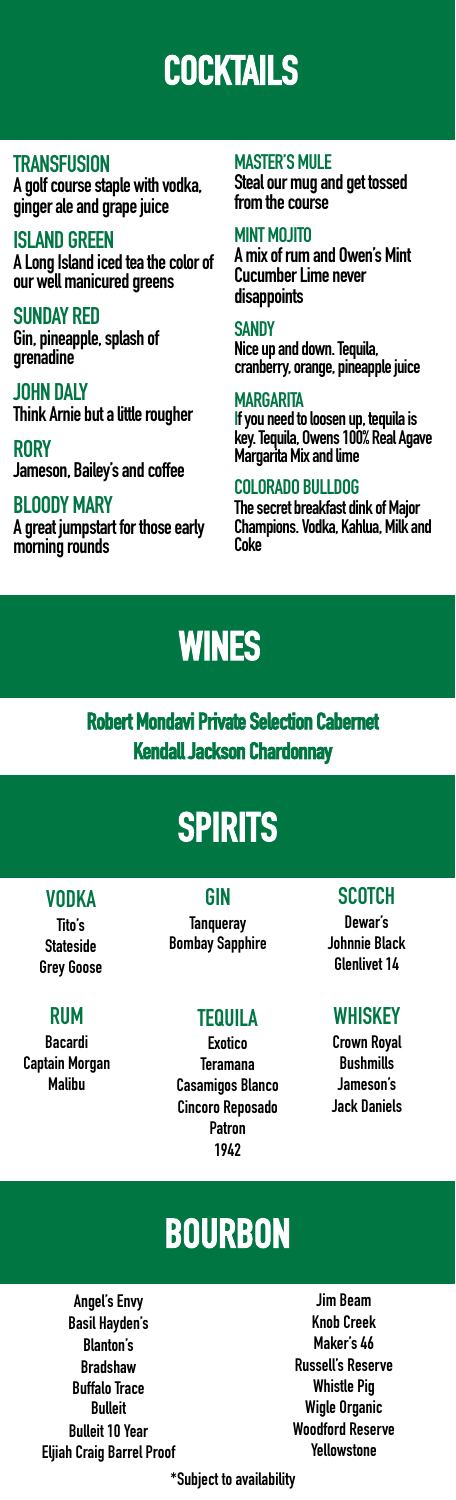## **AT THE TURN**



### **PEANUT GALLERY 4**

**Basket of chips, pretzels and peanuts**

### **LOADED NACHOS 13**

**Tortilla chips, nacho cheese, Applewood bacon, crispy fried onions, salsa and jalapenos**



### **BONELESS WINGS 10**

**Eight boneless wings with ranch or blue cheese Wet: Buffalo I Sweet Chili Dry: Honey Habanero I Cajun** 



### **JUMBO PRETZEL 11**

**Baked pretzel with Fat Tire beer cheese and assorted mustards**



### **HUMMUS & PITA**

**9 Greek Gourmet hummus with pita bread**



### **STADIUM NACHOS 12**

**Tortilla chips, nacho cheese, salsa and jalapenos**



### **CHARCUTERIE BOARD 16**

**Genoa, peppercorn and herbed salami alongside an assortment of cheese accompanied with pita bread, Greek Gourmet hummus, peanuts and assorted mustards** 



### **PB&J 6**

**Our simple peanut butter and jelly on white bread served with chips**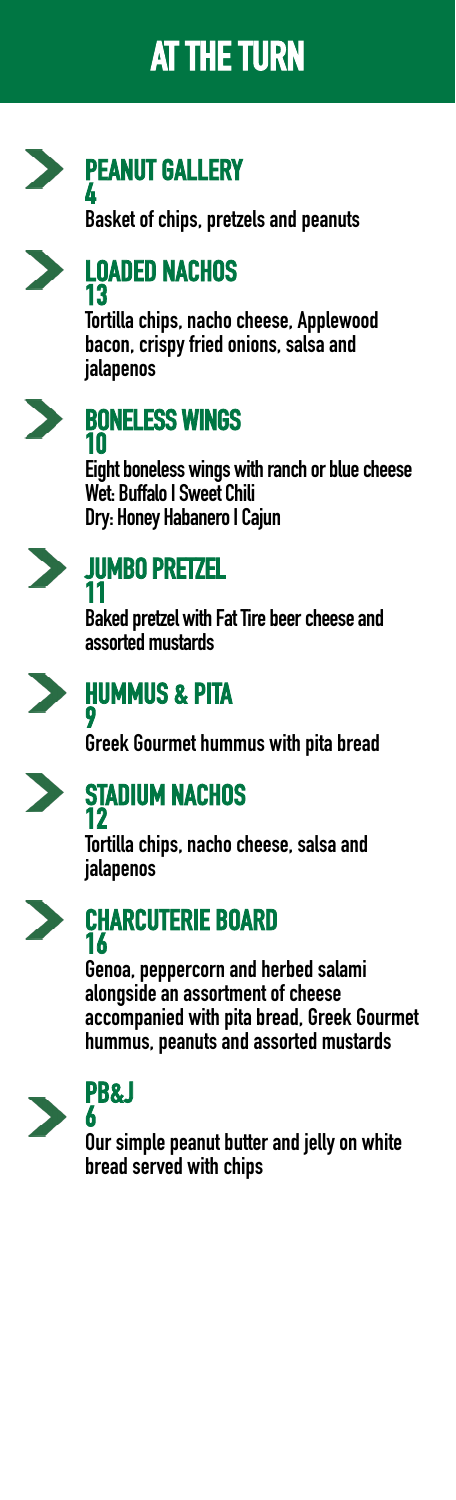## **THE 19TH HOLE**



# **TOP DOG <sup>8</sup>**

**All beef hot dog with nacho cheese and Applewood bacon**



### **AUGUSTA 9**

**Pan roasted chicken salad, Applewood bacon, cheddar cheese on white bread**



### **PLUMB BOB 8**

**All beef hot dog with Fat Tire beer cheese and crispy fried onions**



### **WILD GAME BRATWURST 14**

**Our signature boar, elk, wagyu and bison blend bratwurst topped with hot banana pepper mustard on our craft beer bun**



### **ITALIAN SUB 10**

**A mix of Italian salami, fried onions, cheddar and spicy mustard**



### **ANGUS BEEF SLIDERS 13**

**Three angus beef sliders topped with Applewood bacon, crispy onions and beer cheese**



### **MILIIE'S HOMEMADE ICE CREAM 6**

**Shoutout to our neighbors! Chad's Vanilla, The Best Chocolate, Cookies n' Cream**

**\*All handhelds are served with potato chips.**

**\*Consuming raw or undercooked meats, poultry, seafood, shellfish, or eggs may increase the risk of foodborne illness**